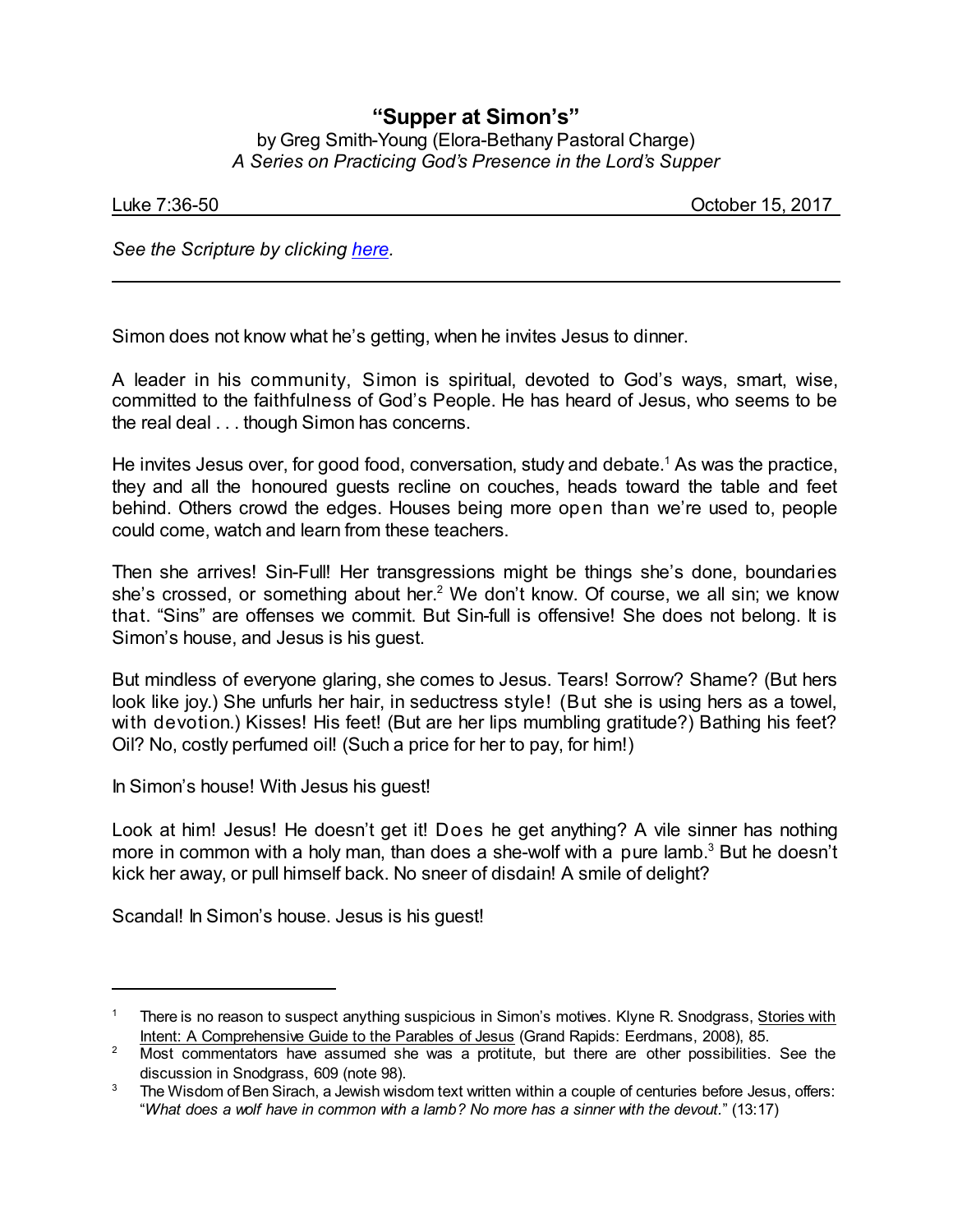Push "pause" on that supper scandal, and come around our table. Jesus is everywhere God's Kingdom is breaking in. He is here, at his Meal, in a particular (and peculiar) way. He hosts us here. He gives us his bread-body-broken, and wine-blood-poured. We share in him: his gifts, his life, Jesus himself.

Then we leave. We go to our tables, where we eat and drink through the week. Our tables where we welcome and host others: family, friends, colleagues, neighbours, strangers. We are what we eat, or Who. So we host others as Jesus hosts us. Hosting as Jesus does, we break through standards of status and shame, wealth and poverty, power and weakness, importance and insignificance. As Jesus' People, the tables where we host become radical reorientations of the world. Our tables are places of intrusion, where his Kingdom breaks in through simple eating and drinking together.

But there is a third type of table.<sup>4</sup> One is where Jesus hosts disciples. Two is where disciples host others. Then there are tables where we are guests of others. These are secular spaces, where we don't begin with a grace nor end with an amen. Where the conversations are un-Godly. (Which doesn't mean "disgusting," just that God's not discussed.) Teachers' lounges, power lunches, coffee shops, break rooms, board rooms, bar rooms, maybe your dining room — these and more can be this third sort of table. Where we are not in charge, where we don't call the shots or set the tone.

Is Jesus there?

Well, it seems he is quite comfortable being a guest. Jesus seemed to relish making himself vulnerable to the hospitality of others. *"Zacchaeus, when you get down from that tree, let's go to your house." "Levi, get up from your tax-collecting table, and follow me . . . to your dining table!"* Jesus loved to dine on the Pharisees' dime, starting with Simon's.<sup>5</sup>

He sends us to be quests, too. $6$ 

III

Jesus has a story for his host, scandalized Simon.

*Two people. Both owe money, though one owes ten times what the other does. Neither can pay. Both have their debts forgiven? So I wonder: which of them loves the forgiver more? Simon?*

*"The one forgiven more . . . obviously,"* Simon says.

David Fitch develops the typology of these 3 tables in his Faithful Presence: Seven Disciplines that Shape the Church for Mission (Downers Grove: InterVarsity 2016).

<sup>5</sup> Zacchaeues: Luke 19.1-10; Levi: 5.27-32; Pharisees: 11.37-54, 14.1-24

 $6$  Luke 10.1-12.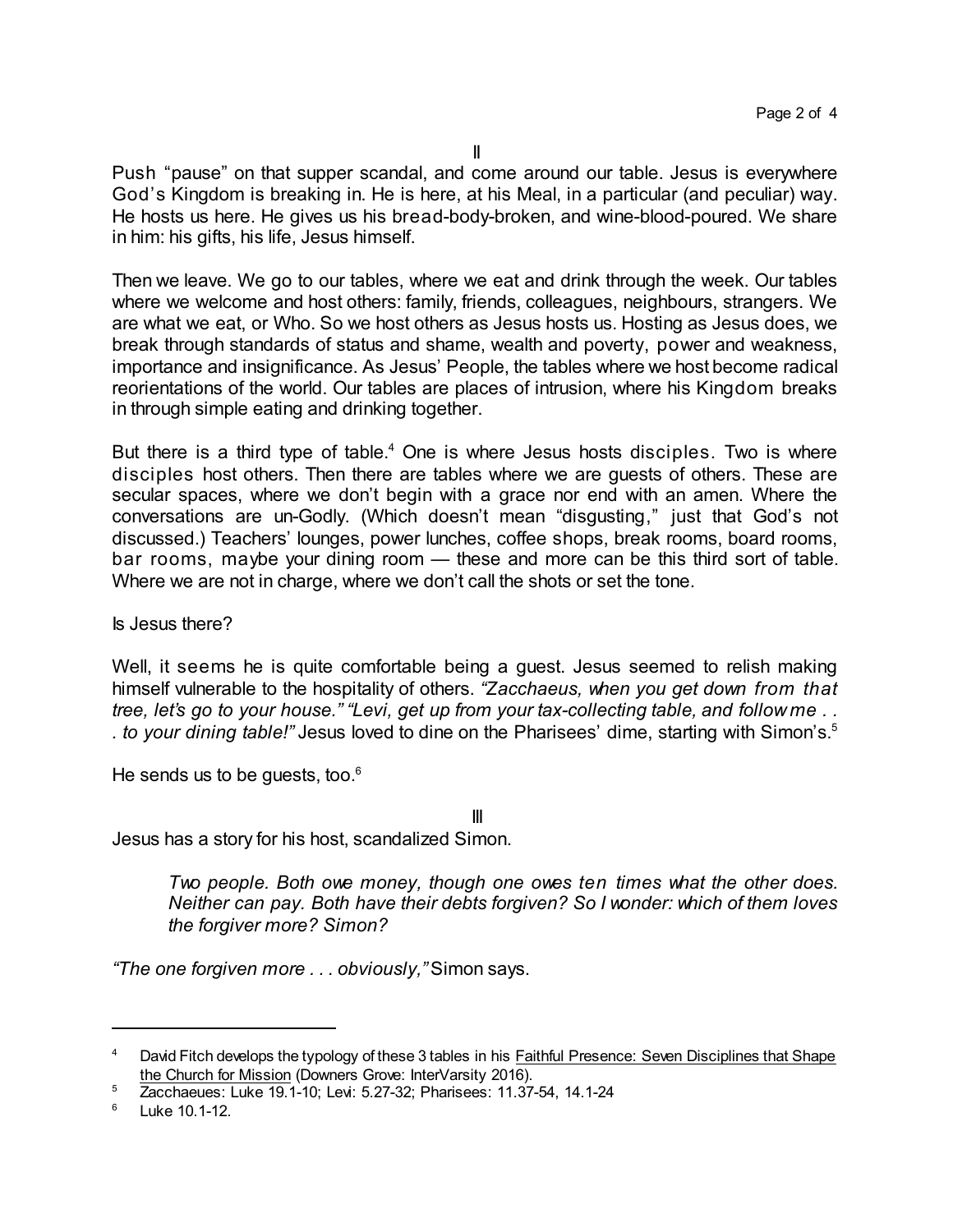Okay, so let's evaluate the love that's being shown here in Simon's house. Simon has treated Jesus, his guest, just fine. *Just* fine.

*"But do you see this woman?"* (Simon sees scandal. Jesus sees differently.) Let's compare. Simon gave no water nor towel for Jesus feet. (Have you seen those roads? And they wear sandals.) But her! Tears and hair! Simon, no kiss on Jesus' cheek. But her! Lips on Jesus' feet. Simon, no oil for Jesus' hair. (Jesus had style!) But her! Precious perfume, poured out.

Who has shown more love to Jesus? Who knows they've been forgiven more? Sin-full? Simon? Who has been forgiven much, and who ten times as much? Or, do the amounts matter? Neither could pay! Who of these two knows that without forgiveness they're finished?

Which of them knows that Jesus is the One who forgives the unpayable debt we all owe?

Simon did not know who he was getting, when he had Jesus as a guest.

Grace! God's grace, in person.

God's grace for Simon. But he was too focused on Sin-full's deficits —which were real; she had been forgiven much— he was too focused on what was wrong with her, to see his own need, his own bankruptcy.

He had invited Jesus to dinner, not knowing he was getting Grace. Then Sin-full came in, but Simon did not see what Jesus saw. Simon saw Scandal, while Grace saw Celebration.

## IV

In your minds, walk through town. 7

- Ashanti Café, a couple at a table talking over coffee and pastry.
- If it's Saturday morning, a dad and his kids are having breakfast on one of the sidewalk tables at Box Social.
- It it's Thursday evening, friends are playing a board game on a table at Twice Loved Books.
- But if it's Tuesday, the tables have beer and nachos at Shepherd's Pub; it's Trivia Nite!
- Maybe some folks are using the box the large pizza came in from New Orleans, and sit on the benches in our Serenity Garden.
- Of course, all over town, people are eating at tables in homes.

Is Jesus a guest at those many tables? Maybe he is, but people don't realize it yet.

We hunger for each other's presence. We all hunger for God's presence.

David Fitch tells having this sort of experience; see p. 63.